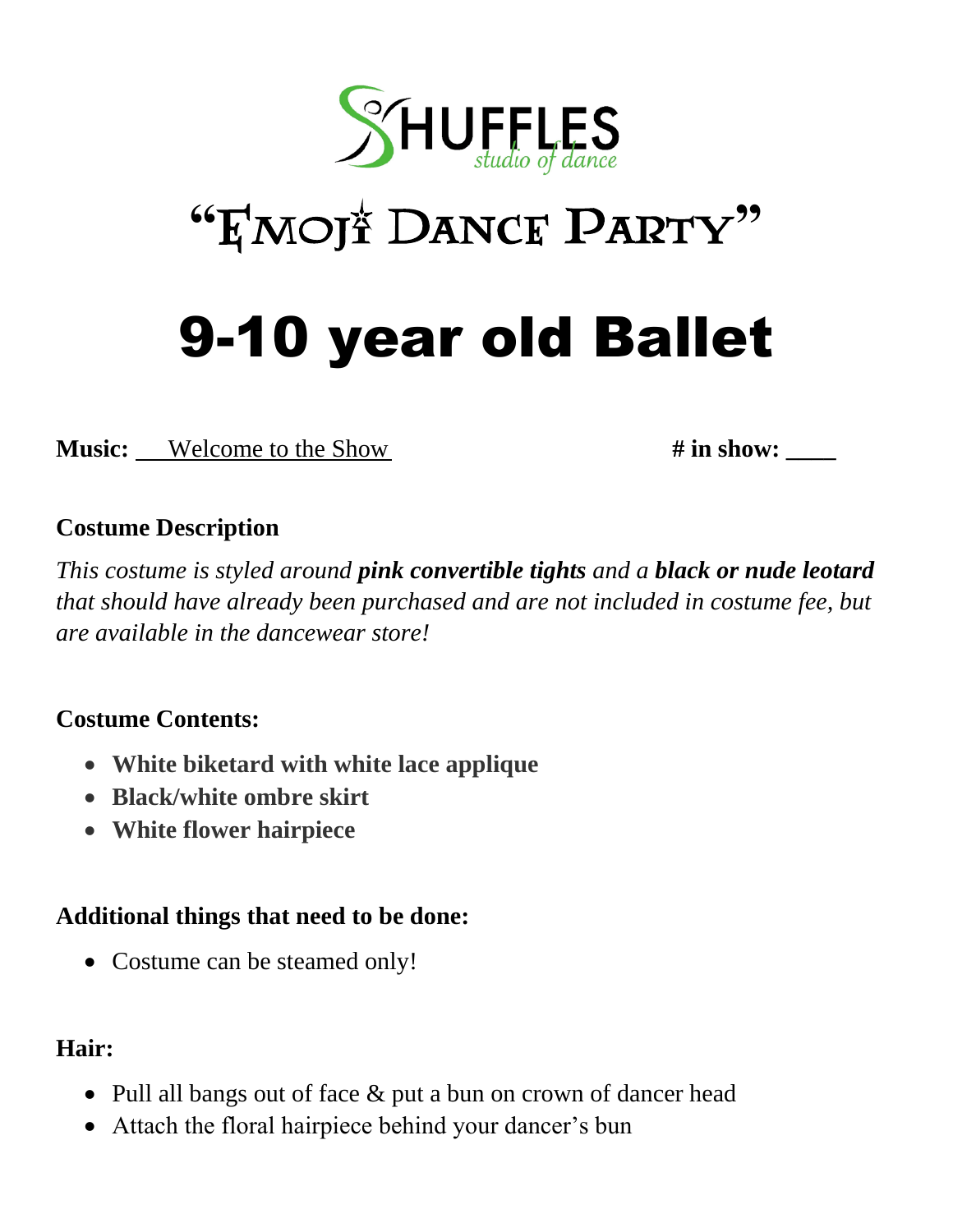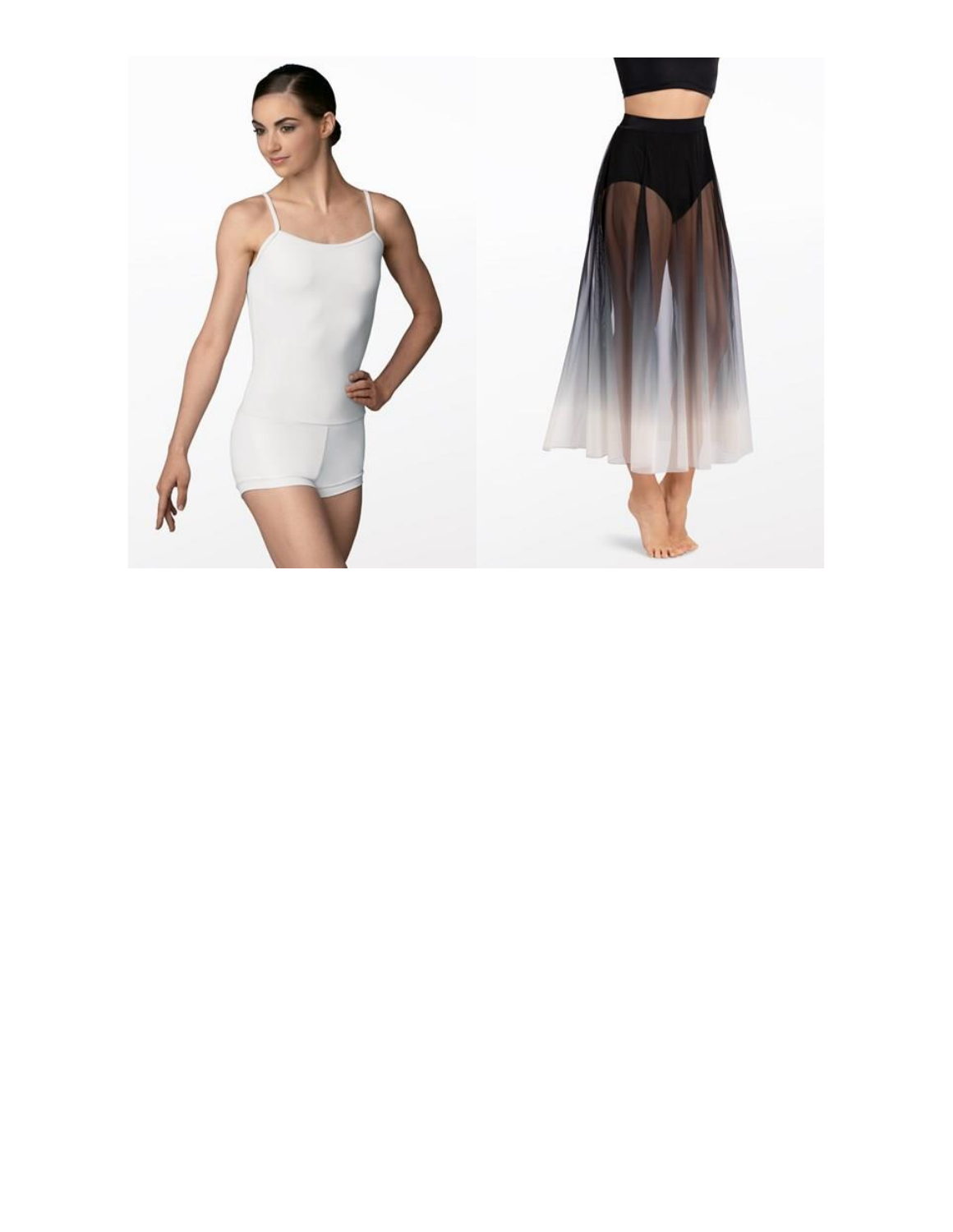

# **"**Emoji Dance Party**"**

### 9-10 year old Jazz

**Music:** Dear Future Husband **# in show: \_\_\_\_**

#### **Costume Description**

*This costume is styled around tan convertible tights and a black or nude leotard that should have already been purchased and are not included in costume fee, but are available in the dancewear store!* 

#### **Costume Contents:**

- **White biketard with white lace applique**
- **White flower hairpiece**

#### **Additional things that need to be done:**

• Costume can be steamed only!

#### **Hair:**

- Pull all bangs out of face & put a bun on crown of dancer head
- Attach the floral hairpiece behind your dancer's bun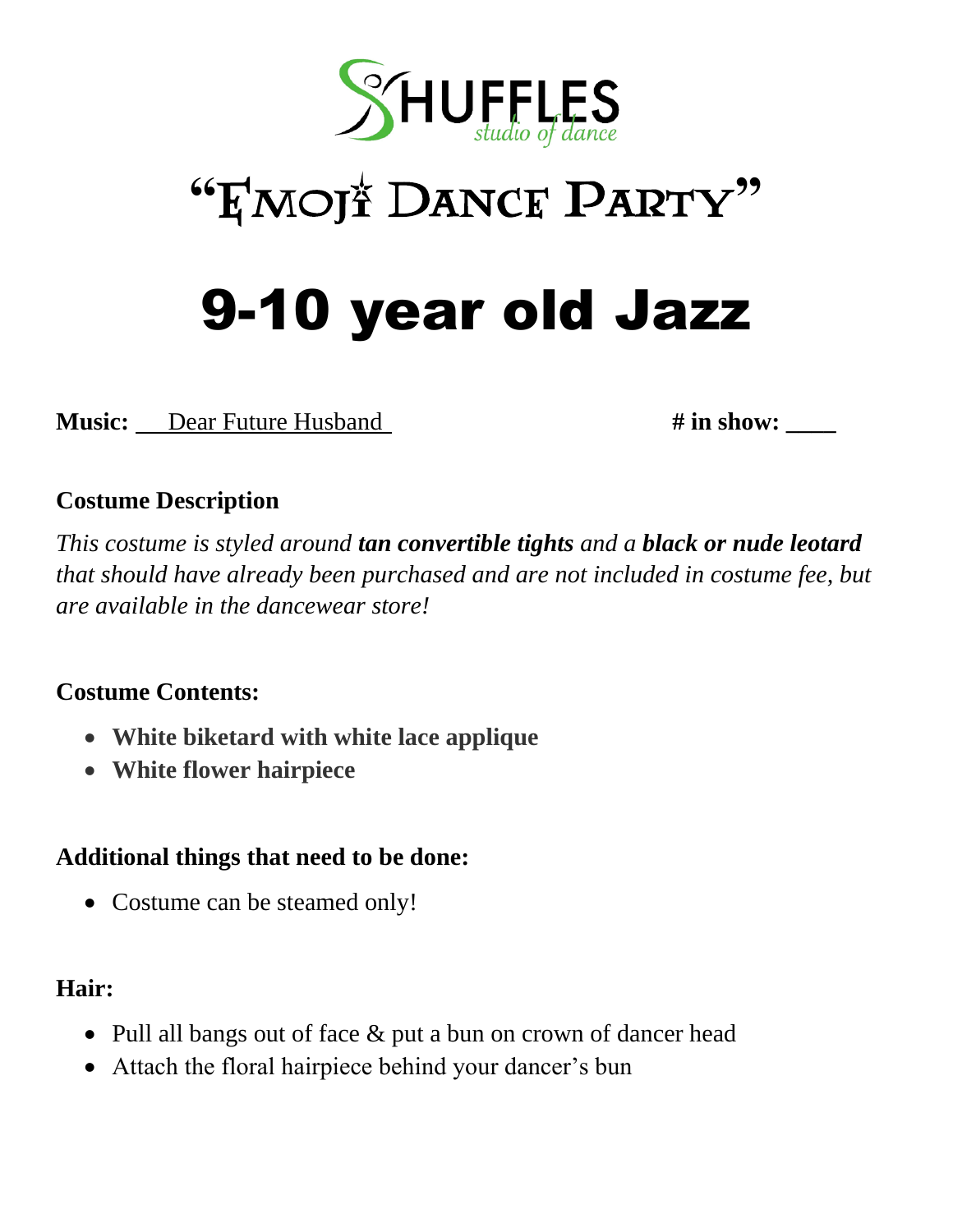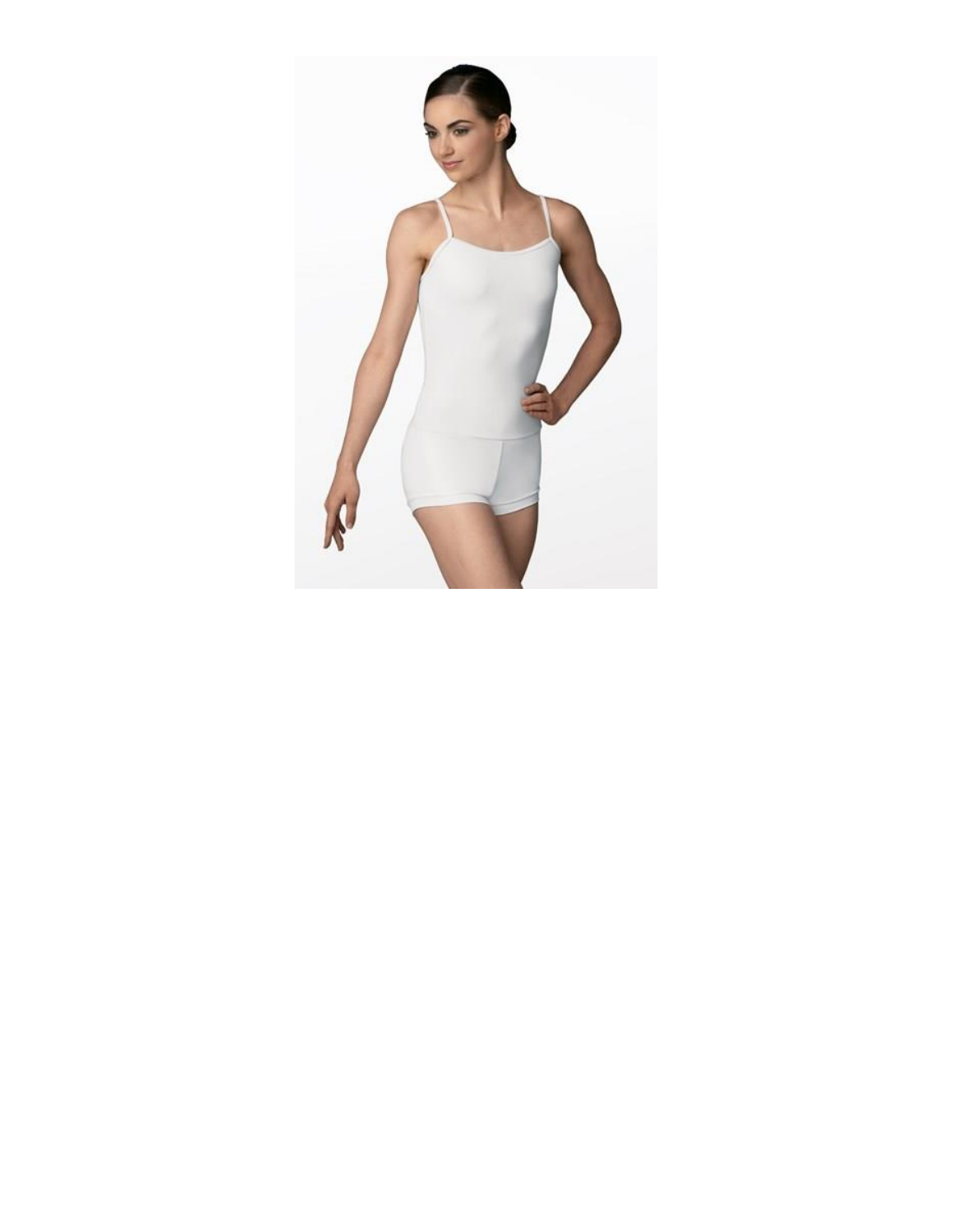

# **"**Emoji Dance Party**"** 9-10 year old Tap

**Music:** Birthday **# in show: \_\_\_\_**

#### **Costume Description**

*This costume is styled around tan convertible tights and a black leotard that should have already been purchased and are not included in costume fee, but are available in the dancewear store!* 

#### **Costume Contents:**

- **White biketard with white lace applique**
- **Birthday hat**

#### **Additional things that need to be done:**

• Costume can be steamed only!

#### **Hair:**

• Pull all bangs out of face & put a bun on crown of dancer head